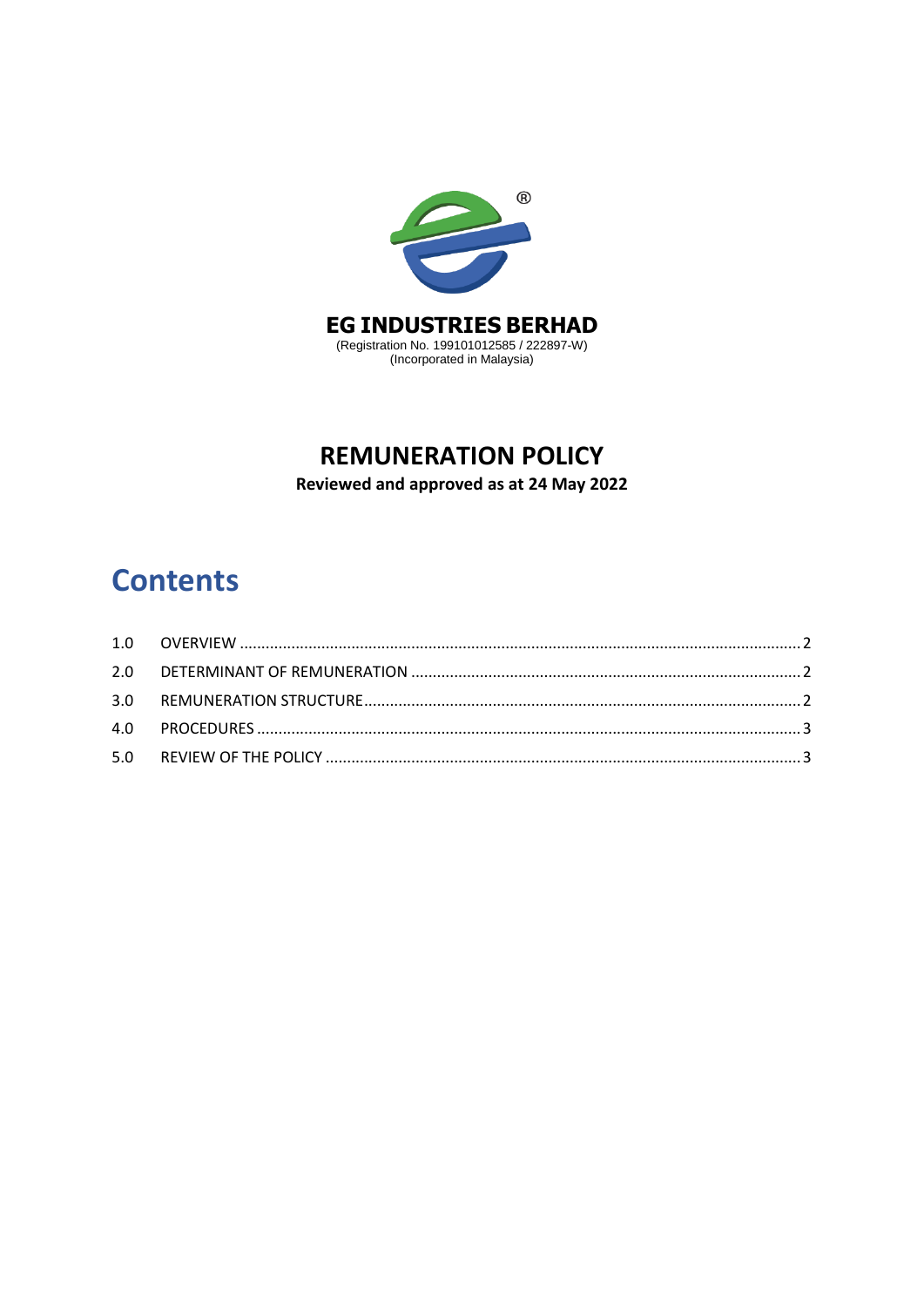## **EG INDUSTRIES BERHAD**

(Registration No. 199101012585 / 222897-W)

## **Remuneration Policy**

#### <span id="page-1-0"></span>**1.0 OVERVIEW**

- 1.1 This policy applies to Directors of EG Industries Berhad ("the Company") only.
- 1.2 This policy is established for the purpose of ensuring the Company has remuneration guidelines that are:
	- a) appropriate to attract, retain and motivate the Directors;
	- b) fair and reasonable with regardsto the demands, complexities and performance of the Company as well as the level of competencies, scope of work and responsibilities of the individual Directors; and
	- c) aligned with the business strategy and long-term objectives of the Company.

#### <span id="page-1-1"></span>**2.0 DETERMINANT OF REMUNERATION**

#### 2.1 Executive Directors

The level of remuneration of Executive Directors shall link to corporate and individual performance as well as their scope of work, roles and responsibilities.

#### 2.2 Non-Executive Directors

The level of remuneration of Non-Executive Directors shall reflect the experience, roles and level of responsibilities undertaken by the respective Non-Executive Director.

#### <span id="page-1-2"></span>**3.0 REMUNERATION STRUCTURE**

3.1 Fixed remuneration for Executive Directors

The Executive Directors receive monthly fixed salaries. The fixed salary is determined based on:

- a) scope of work and responsibilities;
- b) conditions and experiences required;
- c) ethical values, internal balances and strategic targets of the Company;
- d) corporate and individual performance; and

e) current market rates within the industry and in comparable companies.

#### 3.2 Bonuses for Executive Directors

Bonuses for Executives Directors are designed to reward outstanding performance. The bonuses are granted to reflect the performance of:

a) the individual Executive Directors; and

b) the Company and its subsidiaries as a group.

#### 3.3 Fixed fee for Non-Executive Directors

The fixed fee for Non-Executive Directors is determined according to:

a) experience and level of responsibilities;

b) qualifications and contribution required in view of the Group's complexity; and

c) comparable market rate.